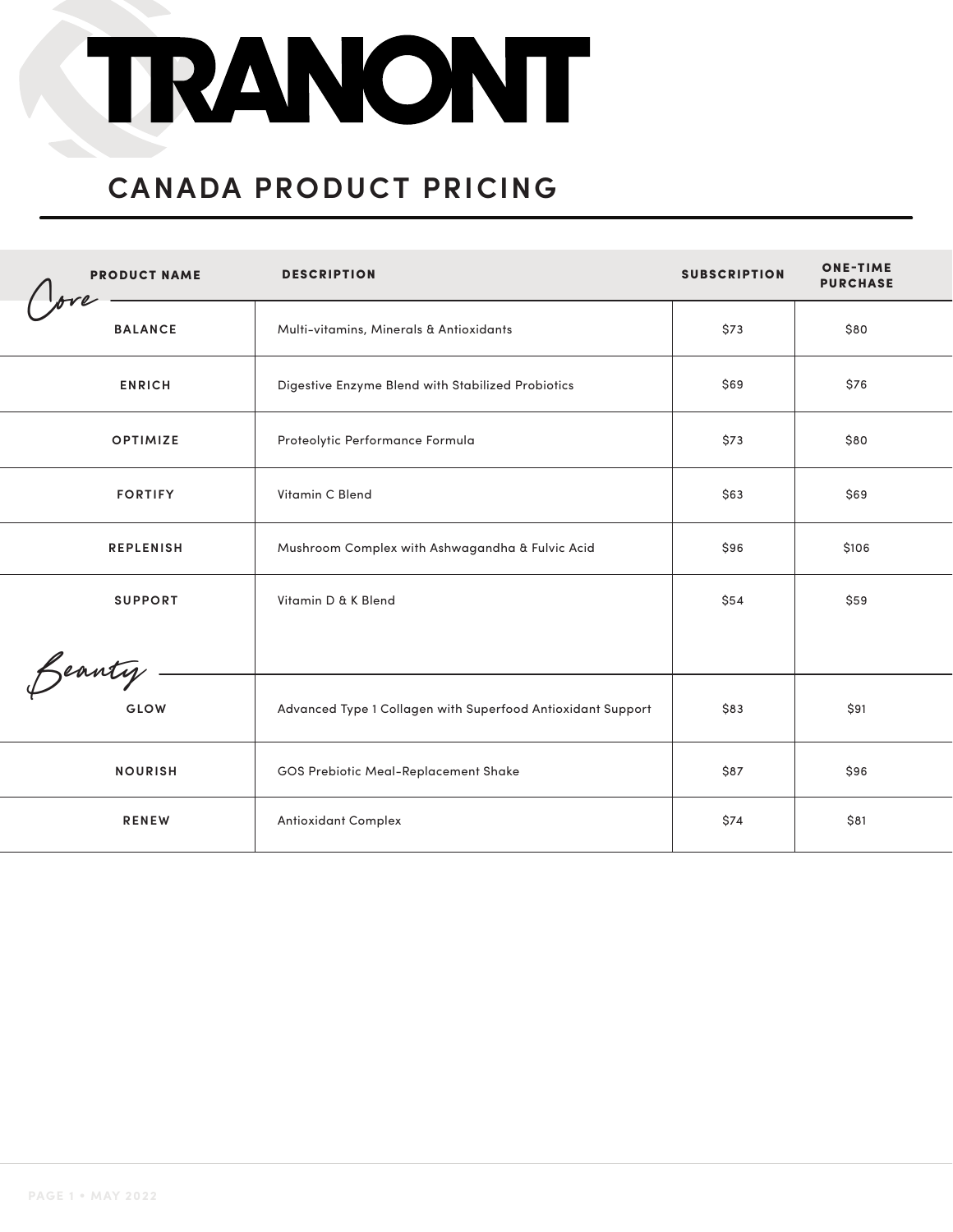## TRANONT

#### **CANADA PRODUCT PRICING**

| <b>PRODUCT NAME</b><br>amina | <b>DESCRIPTION</b>                    | <b>SUBSCRIPTION</b> | <b>ONE-TIME</b><br><b>PURCHASE</b> |
|------------------------------|---------------------------------------|---------------------|------------------------------------|
| <b>BOOST</b>                 | Premium Nitric Oxide Formula          | \$74                | \$81                               |
| <b>ENHANCE</b>               | Creamer with MCT & Amino Acids        | \$68                | \$75                               |
| <b>ENHANCE STICK-PACKS</b>   | Creamer with MCT & Amino Acids        | \$75                | \$83                               |
| <b>FOCUS</b>                 | Vitamin B Complex                     | \$69                | \$76                               |
| MOJO                         | <b>Energizing Focus Blend</b>         | \$82                | \$90                               |
| MOJO STICK-PACKS             | <b>Energizing Focus Blend</b>         | \$88                | \$97                               |
| <b>ZEST</b>                  | <b>Energizing Focus Blend</b>         | \$76                | \$84                               |
|                              |                                       |                     |                                    |
| <b>ILLUMINATE TOOTHPASTE</b> | Nanotechnology Collection Toothpaste  | \$42                | \$46                               |
| <b>REFRESH RINSE</b>         | Nanotechnology Collection Mouth Rinse | \$42                | \$46                               |
| <b>REFRESH SPRAY</b>         | Nanotechnology Collection Mouth Spray | \$28                | \$31                               |
| Dersonal Care                |                                       |                     |                                    |